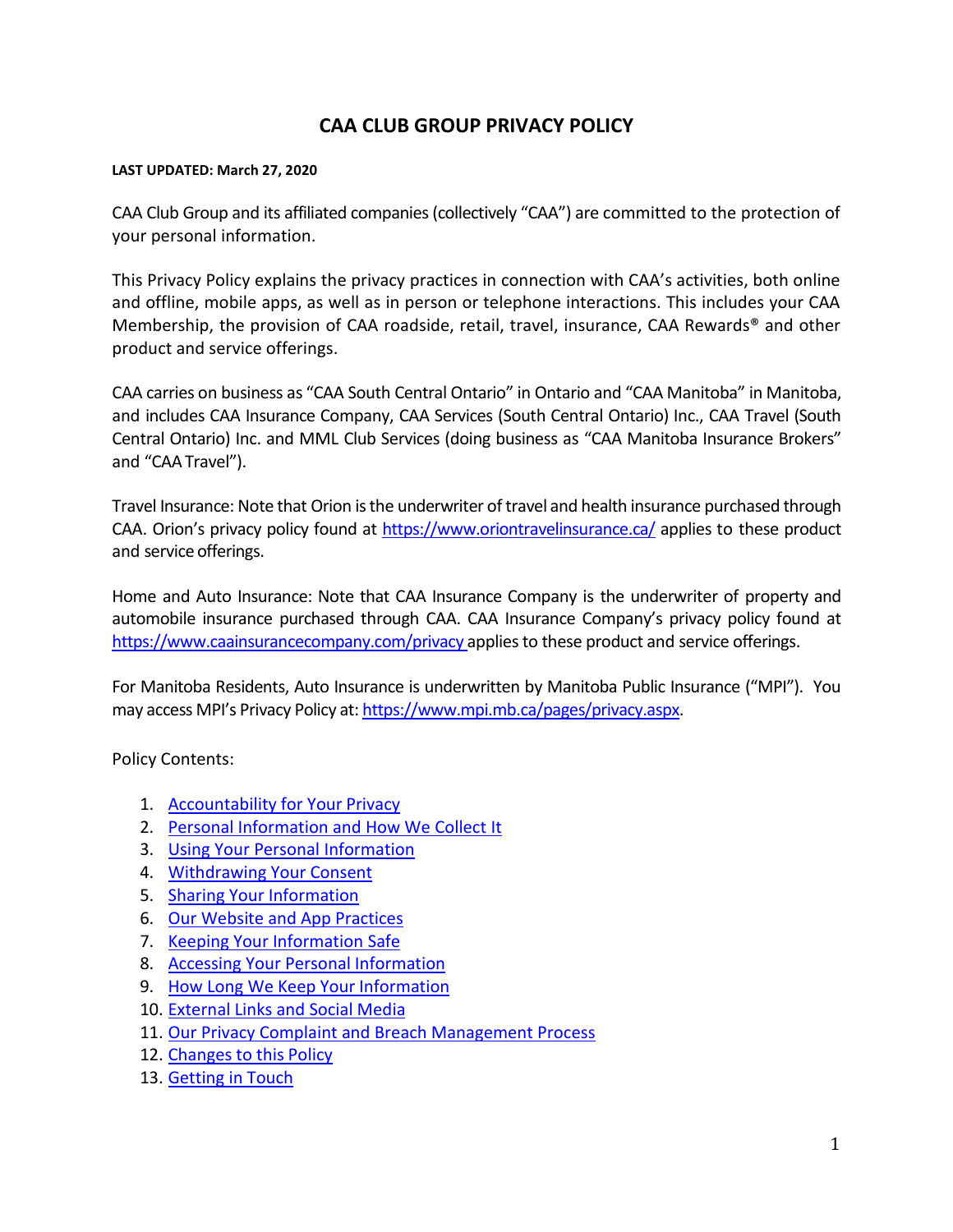## <span id="page-1-0"></span>**1. Accountability for Your Privacy**

CAA takes full responsibility for the management and confidentiality of personal information we collect and use. Personal information is collected, used, shared and stored in accordance with the *Personal Information Protection and Electronic Documents Act*, S.C. 2000, c.5 and any applicable provincial privacy laws that may apply to CAA from time to time.

CAA has appointed a Privacy Officer who oversees compliance with privacy laws and best practice. The Privacy Officer's duties include:

- Developing and, on a regular basis, reviewing the implementation of internal procedures to protect personal information;
- Ensuring all staff are trained on privacy best practices and are aware of the importance of safeguarding any personal information that they are privy to;
- Ensuring that all inquiries and complaints relating to privacy are appropriately handled; and
- Ensuring all third parties to whom CAA provides access to personal information adhere to appropriate standards of care in handling that information.

## <span id="page-1-1"></span>**2. Personal Information and How We Collect It**

'**Personal information'** is any factual or subjective information, recorded or not, about an identifiable individual.

For CAA Members, this includes your name, contact information, birthdate, gender, email address, type of vehicle, membership usage, vehicle diagnostics, payment information, any identifiers such as your CAA membership number, driver's license or GPS (vehicle location), and any identifiable on-line activity. We also collect information about your CAA retail purchases and preferences.

We may also collect information obtained during the course of dispatching a service vehicle including the type of service required and the tow destination.

For CAA Travel customers, personal information includes travel booking arrangements, passport details, frequent traveler numbers, itineraries and special requests.

For CAA Insurance customers, personal information includes previous insurance experience, including accidents and traffic violations, other drivers and claims history. It will also include information about any residential property you are seeking to insure.

For CAA Travel Insurance customers, personal information may include travel plans, medical history and claims history.

If you participate in our CAA Rewards® program, we will also collect and use information about your use of your CAA membership with our rewards partners, including the date, location and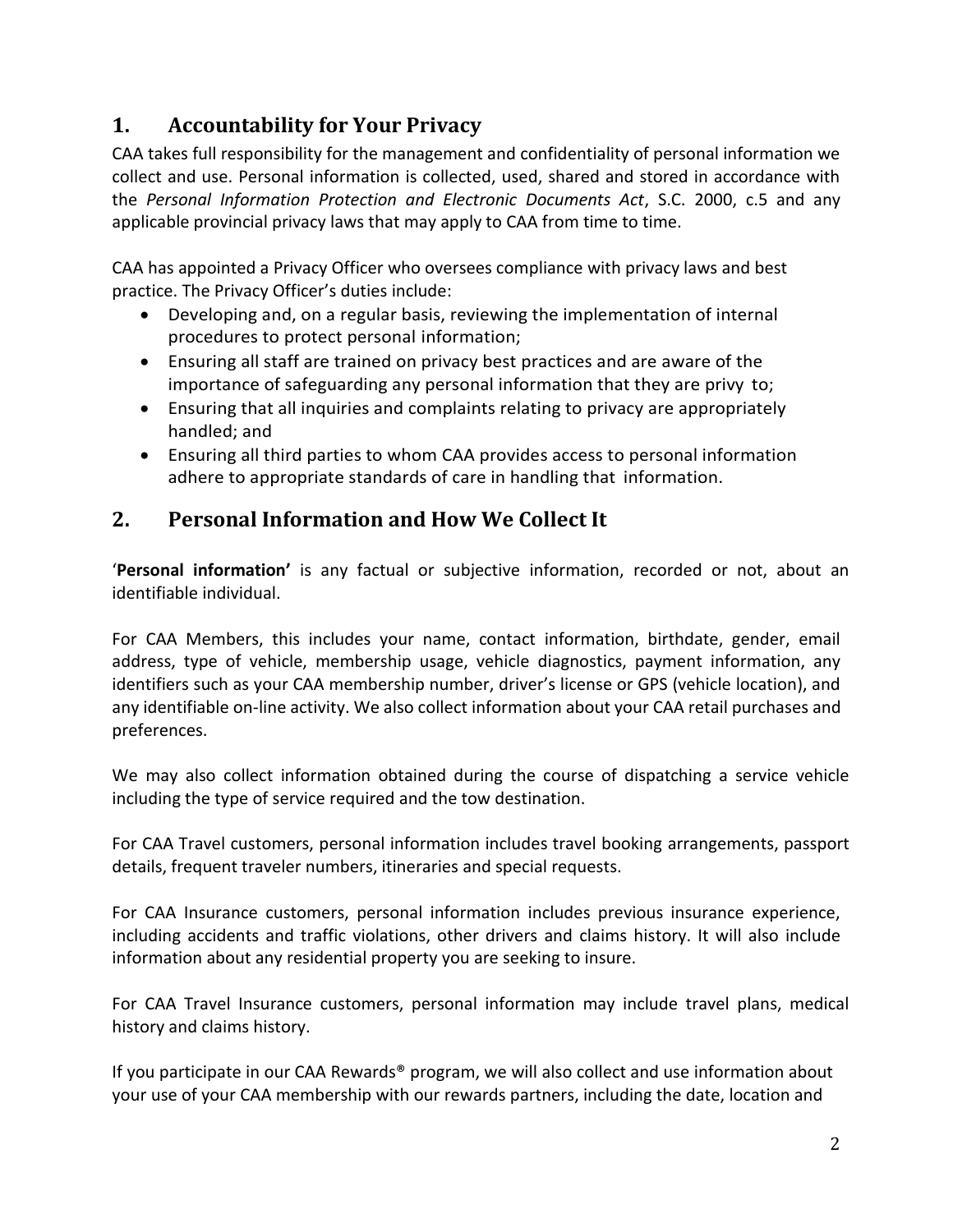amount of any transaction, qualified spending and the number of CAA Dollars® earned or amount saved on the transaction.

### **Direct Collection**

Personal information can be collected directly from you in several ways with your knowledge and consent, or as authorized by law, including through phone calls, electronic messages, application forms, as well as any other documents you provide to CAA.

### **Indirect Collection**

There are also ways in which CAA collects personal information indirectly. For example, to obtain an associate membership, CAA collects personal information about other members of your household from you, and for auto insurance, you may provide information regarding other drivers of your vehicle. We assume you have obtained consent to our collection, use and disclosure of others' personal information for the purposes outlined in this policy.

CAA may collect your personal information from third parties as well. For example, with your explicit consent, a credit reporting agency or previous insurer may provide information to CAA. CAA implies or assumes consent only if doing so is reasonable and appropriate based on our relationship with you. For example, we may collect information from a contracted locksmith or tow truck operator that has provided services covered by your membership, or from one of the CAA Rewards® partners in order to ensure we provide you with CAA Dollars. If you are a CAA insurance policyholder, we may collect or otherwise verify personal information about you from the Ministry of Transportation (Ontario) or Manitoba Public Insurance.

Note that there may be instances where the law permits the collection, use or disclosure of your personal information without your consent, for example for debt collection, fraud investigations, and where necessary to protect our legal interests or the safety of others.

## <span id="page-2-0"></span>**3. Using Your Personal Information**

We use personal information for the following specific purposes:

- To confirm eligibility for Membership or other CAA products and services;
- To process, administer and manage your CAA Membership (ifapplicable);
- To provide you with the CAA products and services you have requested;
- To process, administer and manage your car, property or travel insurance related policies (if applicable);
- To reserve your transportation, accommodation or other travel arrangements (if applicable);
- To better understand your needs and the ways in which we can improve our products and services;
- To verify your identity and to communicate with you, including responding to your inquiries and confirming receipt of a requested product or service;
- To process payments;
- If you are a CAA Member in South Central Ontario and participate in our usage-based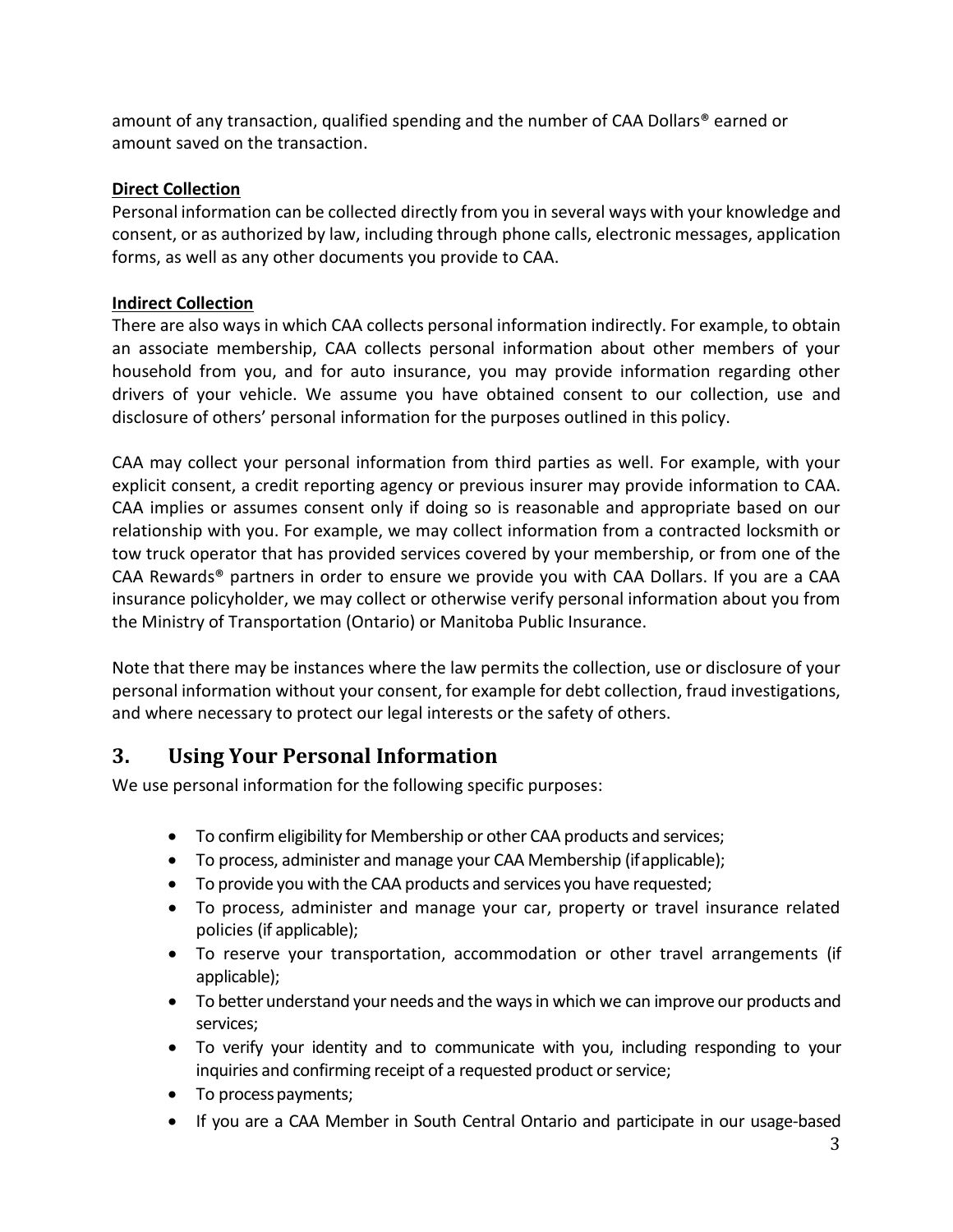insurance program, to build up a profile on how, where and when your vehicle is driven as set out in the [CAA Connect \(UBI\) Terms and](https://www.caasco.com/insurance/auto/caa-connect) [Conditions o](https://www.caasco.com/insurance/auto/caa-connect)r [CAA MyPace Terms and](https://www.caasco.com/insurance/auto/caa-mypace)  [Conditions.](https://www.caasco.com/insurance/auto/caa-mypace)

- To inform you about products and services that we offer (or that we and our loyalty partners jointly offer), which we believe may be of interest to you;
- To administer your participation in contests or promotions sponsored by CAA and to contact you if you are eligible to win a prize;
- To conduct surveys or research for CAA's internal use in order to better understand our members and improve our product and service offerings, as well asto compile aggregate statistics for internal reporting purposes;
- To assess and manage risk, including detecting and preventing fraud;
- To collect debts owed to CAA and enforce agreements between you and CAA; and
- To meet auditing, legal and regulatory processes and requirements.

## <span id="page-3-0"></span>**4. Withdrawing your Consent**

Your consent can be withdrawn at any time, subject to legal or contractual restrictions, by providing us with written notice to the contact information found at the end of this policy. Upon receipt of notice to withdraw consent, we will inform you of the consequences of withdrawing your consent before we process your request, which may include CAA's inability to provide you with certain products or services.

If you wish to opt out of receiving marketing or promotional communications from us or change your communications preferences, please see the following options:

- For CAA Members in South Central Ontario, please complete a[n Opt-Out](https://www.caasco.com/about-our-website/marketing-opt-out-form) Form on our website at [https://www.caasco.com/about-our-website/marketing-opt-out-form,](https://www.caasco.com/about-our-website/marketing-opt-out-form) or visit one of our CAA store locations or contact the Privacy Office (see contact information at the end of this policy). If you have received an email from CAA, you may also click the "unsubscribe" link at the bottom of each of our emails. **Please note that if you unsubscribe from receiving marketing communications, you may still continue to receive transactional or informational messages from us.**
- For CAA Members in Manitoba, you can call us at **204-262-6000** or toll free at **1-800-222- 4357**; or visit a CAA store location; or click the "unsubscribe" link at the bottom of any of our emails to manage your email preferences or unsubscribe; or contact the Privacy Office (see contact information at the end of this policy). **Please note that if you unsubscribe from receiving marketing communications, you may still continue to receive transactional or informational messages from us.**

## <span id="page-3-1"></span>**5. Sharing Your Personal Information**

CAA takes all reasonable steps to protect the interest of individuals when disclosing personal information. We do not disclose personal information for purposes other than those purposes for which it was collected, unless you have provided consent to do so or we are required/permitted by law to disclose the information.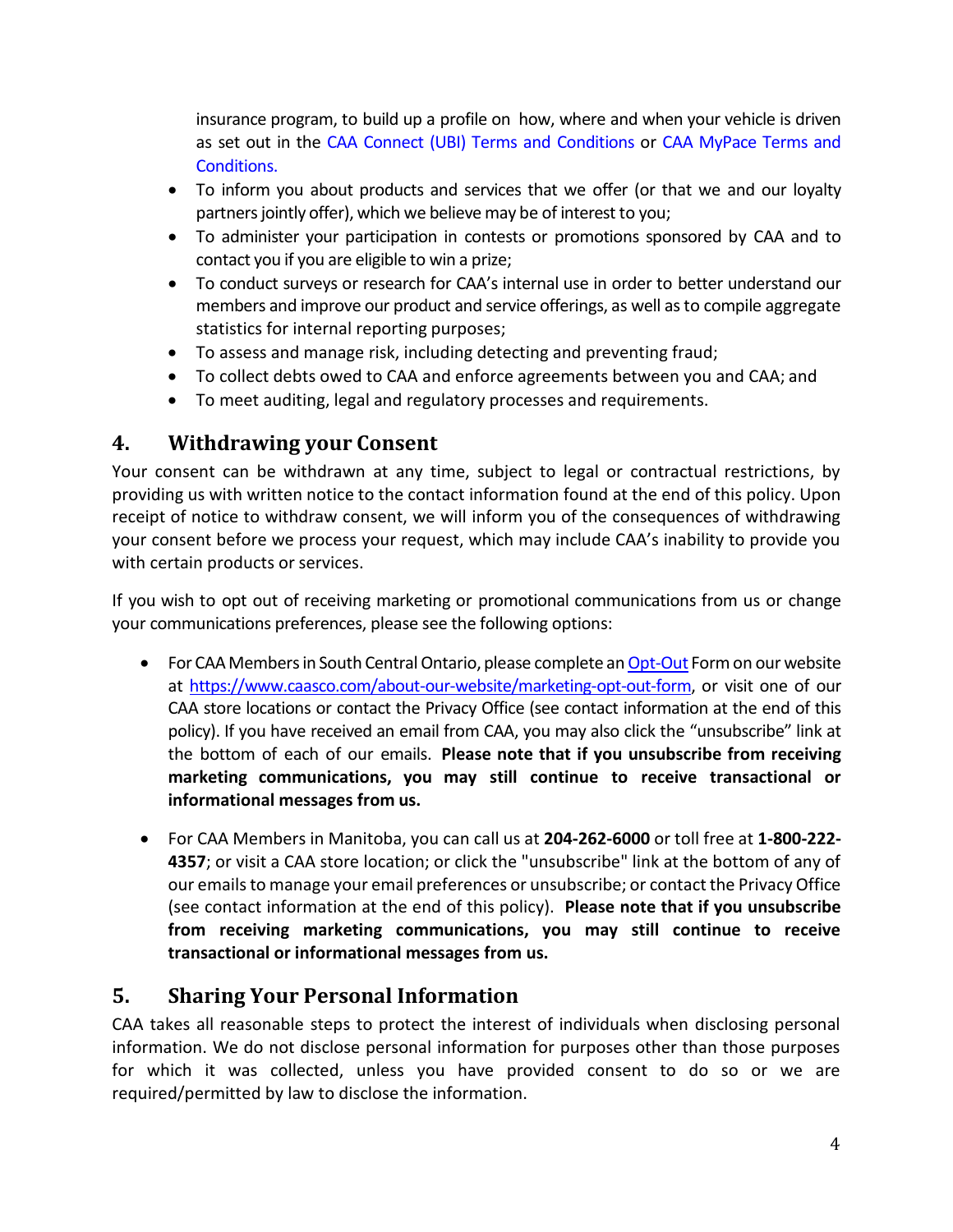#### **Service Providers and Business Partners**

We may share your personal information with business partners, service providers and suppliers of goods and services. For example, we may use third party service providers to authorize and process payments, send email or other communications, provide roadside assistance to you, process information collected through telematics devices, conduct customer research or manage and analyze data. In arranging for your travel, we may share your personal information with suppliers such as hotels, vacation or tour companies, airlines or cruise suppliers. Our service providers are only given the information they need to perform their designated functions. We may offer products and services jointly with our CAA Rewards<sup>®</sup> partners, and may disclose your basic Membership and contact information to such partners to offer you products or services.

We take reasonable steps to ensure that any third parties who we entrust with your personal information are reputable and have safeguards in place to protect this information. In working with business partners, service providers and suppliers, your personal information may be transferred to a foreign jurisdiction to be processed or stored. Such information may be provided to law enforcement or national security authorities of that jurisdiction upon request, in order to comply with foreign laws.

#### **Affiliated Companies**

We share your personal information with affiliated companies within the CAA group of companies. For instance, our membership service agents may see whether you have conducted business with our affiliated insurance companies or travel agency. This information sharing allows us to offer you member discounts and rewards and to inform you about products and services which we believe may be of interest to you.

#### **Third Party Advertising**

CAA may also share your name, phone number and e-mail address with third party ad-servers such as social media platforms for targeted advertising purposes. Services such as Facebook Custom Audiences and Google Ads Custom Match allow CAA to reach potential customers who would benefit from our products and services. Information provided to such third parties is secured at all times and only used for the purpose of displaying ads and reporting back to CAA on the performance of such ads. You can choose to hide ads through yoursocials at any time, or you can contact CAA to opt out of sharing your information with social media platforms altogether, by sending an email to [privacy@caasco.ca](mailto:privacy@caasco.ca) with 'opt-out' in the subject line.

CAA also uses third party advertising partners to provide on-line visitors with relevant ads across the Internet. You may also opt out of interest based advertising by visiting the opt-out tool made available by the Digital Advertising Alliance of Canada at [https://youradchoices.ca/choices/.](https://youradchoices.ca/choices/)

#### **Insurance Companies**

If you apply for an insurance product with CAA, we will disclose the personal information in your application with the prospective insurance company. In Manitoba, this includes Manitoba Public Insurance.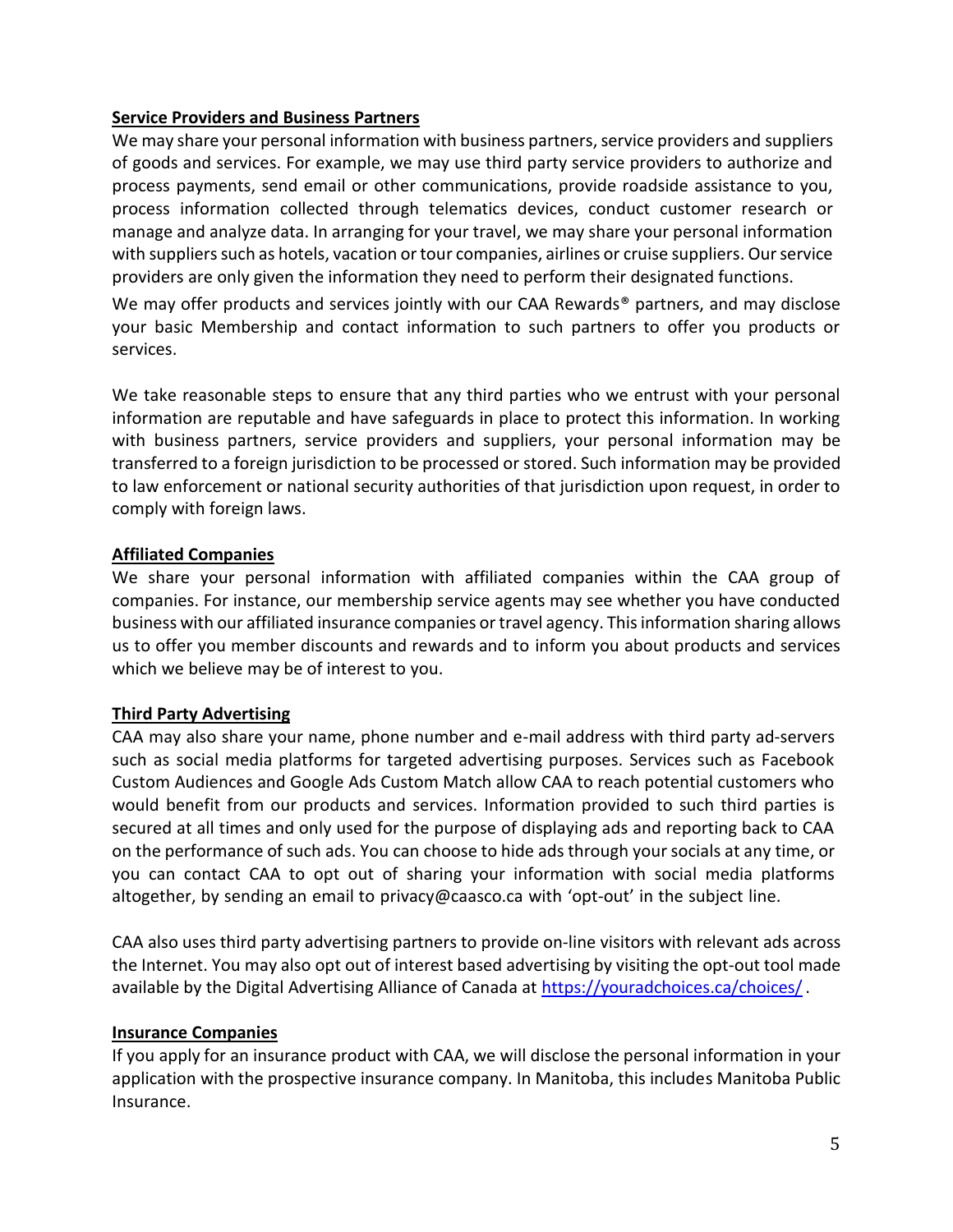### **Automobile Accidents**

If you have installed a telematics device in your vehicle, data collected from the device may be provided to third parties in relation to an accident, investigation and/or litigation.

## <span id="page-5-0"></span>**6. Our Website and App Practices**

When you use visit CAA's websites or use CAA's apps, we automatically receive and record information in our server logs from your browser or mobile platform, including the date and time of your visit, your IP address, unique device identifier, browser type and other device information (such as your operating system version and mobile network provider).

CAA uses "cookies" to identify you as a registered and/or returning visitor. Cookies are files sent from a website to a visitor's computer which may then be stored on your hard drive so we can recognize you when you return. CAA uses both session and permanent cookies. This data may be used for statistical purposes and to personalize future visits or communications (via direct mail, email or telecommunications). By setting cookies, CAA is also able to enhance a user's on-line experience (e.g. once you are logged in to your account, you are able to move between webpages without having to re-enter your credentials). You can disable cookies through your website browser, but this may affect your user experience.

The usage data we collect when you visit CAA's websites or use CAA's apps help us analyze and improve the performance of our digital services. CAA uses Google Analytics for web statistical analysis. We make no effort to personally identify you based on your visit to our site. If you wish, you may opt out of being tracked by Google Analytics by disabling or refusing third party cookies; by disabling JavaScript within your browser; or by using the [Google Analytics](https://tools.google.com/dlpage/gaoptout?hl=en) [Opt-Out Browser](https://tools.google.com/dlpage/gaoptout?hl=en) [Add-On.](https://tools.google.com/dlpage/gaoptout?hl=en)

## <span id="page-5-1"></span>**7. Keeping Your Information Safe**

CAA has implemented critical physical, organizational and technical measures to guard against unauthorized or unlawful accessto the personal information we manage and store. We have also taken steps to avoid accidental loss or destruction of, or damage to, your personal information. While no system is completely secure, the measures implemented by CAA significantly reduce the likelihood of a data security breach.

Here are some examples of the security controls we have in place:

- Secure office premises;
- Locked filing cabinets and a secure shredding practice for paper records;
- The use of encryption, such as secure portals for document transfers and tokenization for payment card information;
- Robust authentication processes, including complex passwords, for electronic records;
- Limited access to personal information by employees who need the information to perform their work-related duties; and
- The use of data centres with effective physical and logical data security controls.

In addition, we recommend that you do your part in protecting yourself from unauthorized access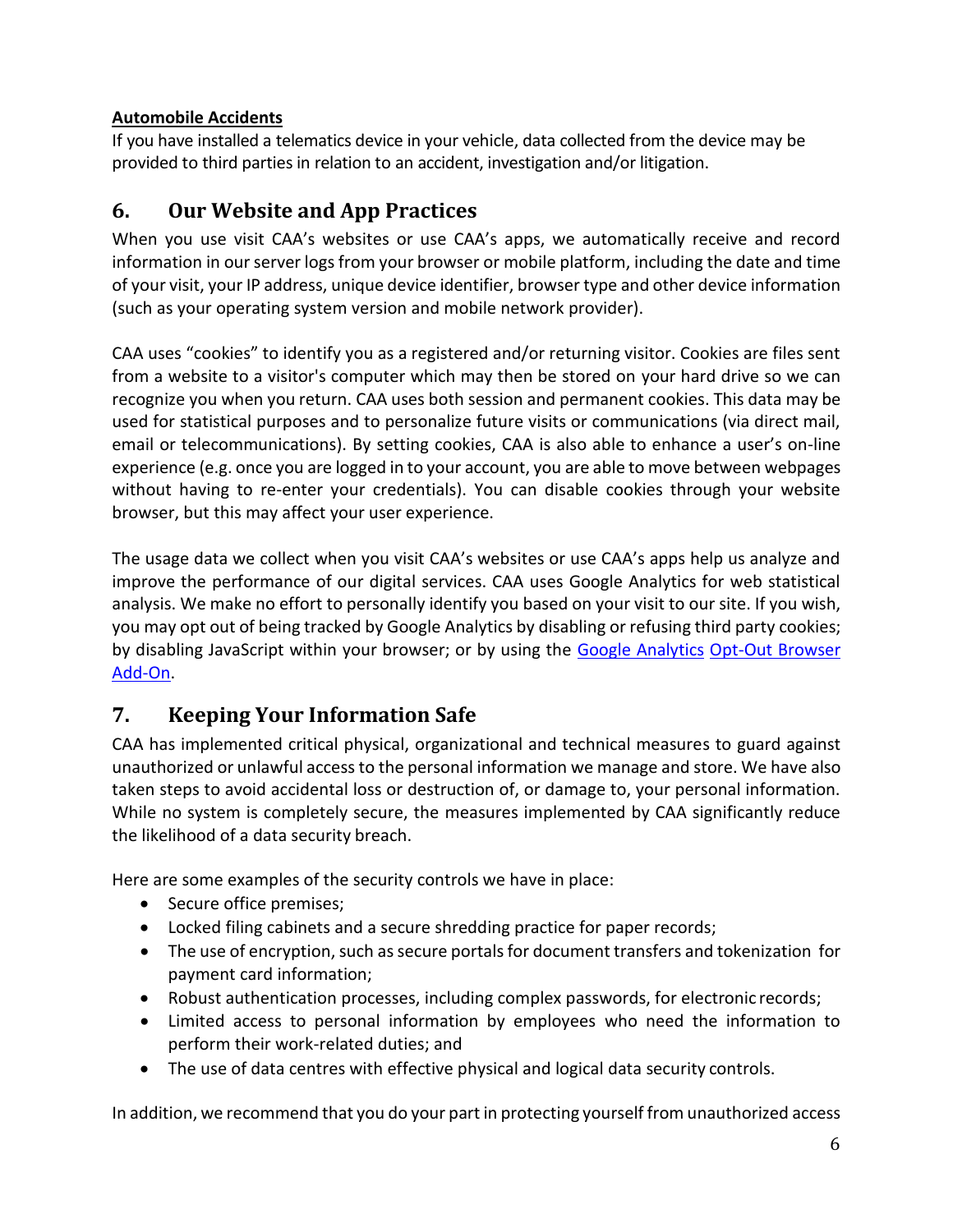to your personal information. For example, ensure your CAA account login credentials are not shared with anyone. CAA is not liable for any unauthorized access to your personal information that is beyond our reasonable control.

Let us know right away if your contact information changes or you find any errors in your account statements or invoices. If you have reason to believe that the security of your account has been compromised, you must immediately notify CAA of the problem in order for us to resolve the issue in a timely manner.

# <span id="page-6-0"></span>**8. Accessing Your Personal Information**

We make every effort to ensure that the personal information we hold is accurate, complete and up-to-date for the purposes for which we collect it. You can make a written request for access to your personal information at any time if it isfor information that you are unable to access yourself through your CAA account. You will need to provide as much information as necessary to help us process your request and locate the information you require.

If you need assistance in preparing your request, please contact us and we would be pleased to help you. Upon receipt of your request, CAA will update your information, or inform you of how your personal information has been or is being used, and who your personal information has been shared with. We may charge a fee to cover any reasonable expenses related to responding to your access request.

CAA responds to access requests within 30 days, unless an extension of time is required. However, there may be contexts where access is refused or only partial information is provided, for example, in the context of an on-going investigation or where another individual's personal information or identity must be protected.

# <span id="page-6-1"></span>**9. How Long We Keep Your Information**

CAA retains personal information for as long as necessary to fulfill legal or business purposes and in accordance with our retention schedules. Once your information is no longer required by CAA to meet business, legal or regulatory requirements, it is securely destroyed, erased or made anonymous. Keep in mind however that information may be retained for a lengthier period of time due to an on-going investigation or legal proceeding, and that residual information may remain in back-ups for a period of time after its destruction date.

## <span id="page-6-2"></span>**10. External Links and Social Media**

We may offer links from our website to the sites of third parties, such as partner organizations, that may be of interest to you. CAA makes no representations as to such third parties' privacy practices and we recommend that you review their privacy policies before providing your personal information to any such third parties.

CAA's use of social media serves as an extension of our presence on the Internet and help us build a positive brand image as well as provide useful information to the public. Social media account(s), such as CAA's Facebook and Twitter accounts, are not hosted on CAA's servers. Users